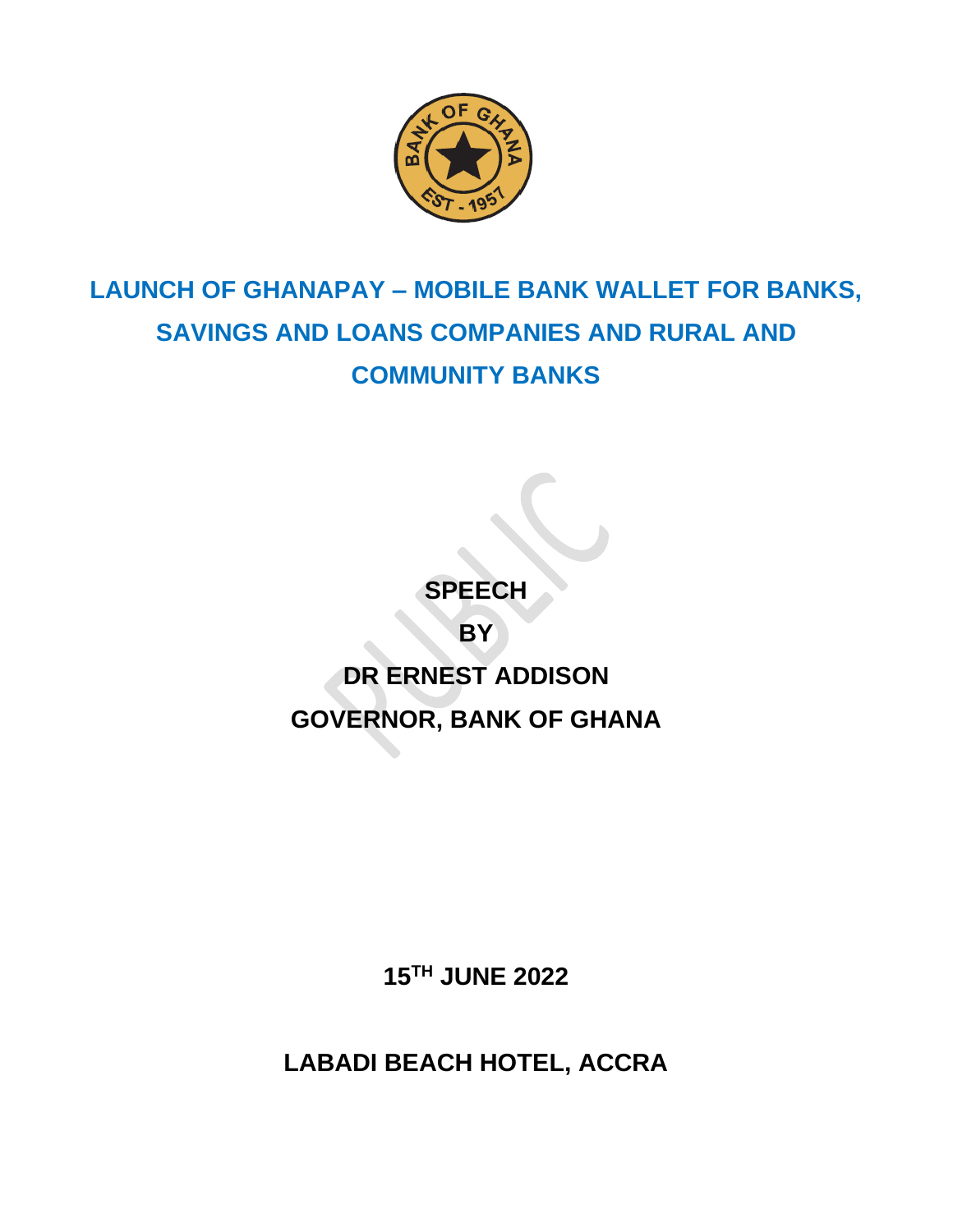

**Your Excellency, The Vice President of the Republic of Ghana, Dr. Alhaji Mahamudu Bawumia, President of the Ghana Association of Banks, Mrs Mansa Nettey, The Chief Executive Officer, GhIPSS, Mr Archie Hesse, Chief Executives of Banks, Savings and Loans Companies, Representatives of Financial Institutions and Telecommunication Companies, Colleagues from Bank of Ghana, Invited Guests, Ladies and Gentlemen,**

- **1.** Let me specially thank His Excellency, the Vice President of the Republic of Ghana, Dr. Alhaji Mahamadu Bawumia for gracing this special occasion. We acknowledge your contributions over the years and continued support towards the digitalisation agenda of the Country.
- **2.** Ladies and Gentlemen, today's launch of GhanaPay mobile wallet, marks yet another milestone in the digitisation of the financial system. Banks in Ghana are re-inventing themselves and have continued to respond positively to the competitive nature of the payment systems, characterised by increased consumer preferences for convenience and frictionless payment options. This collaborative effort of a common electronic wallet would enable economies of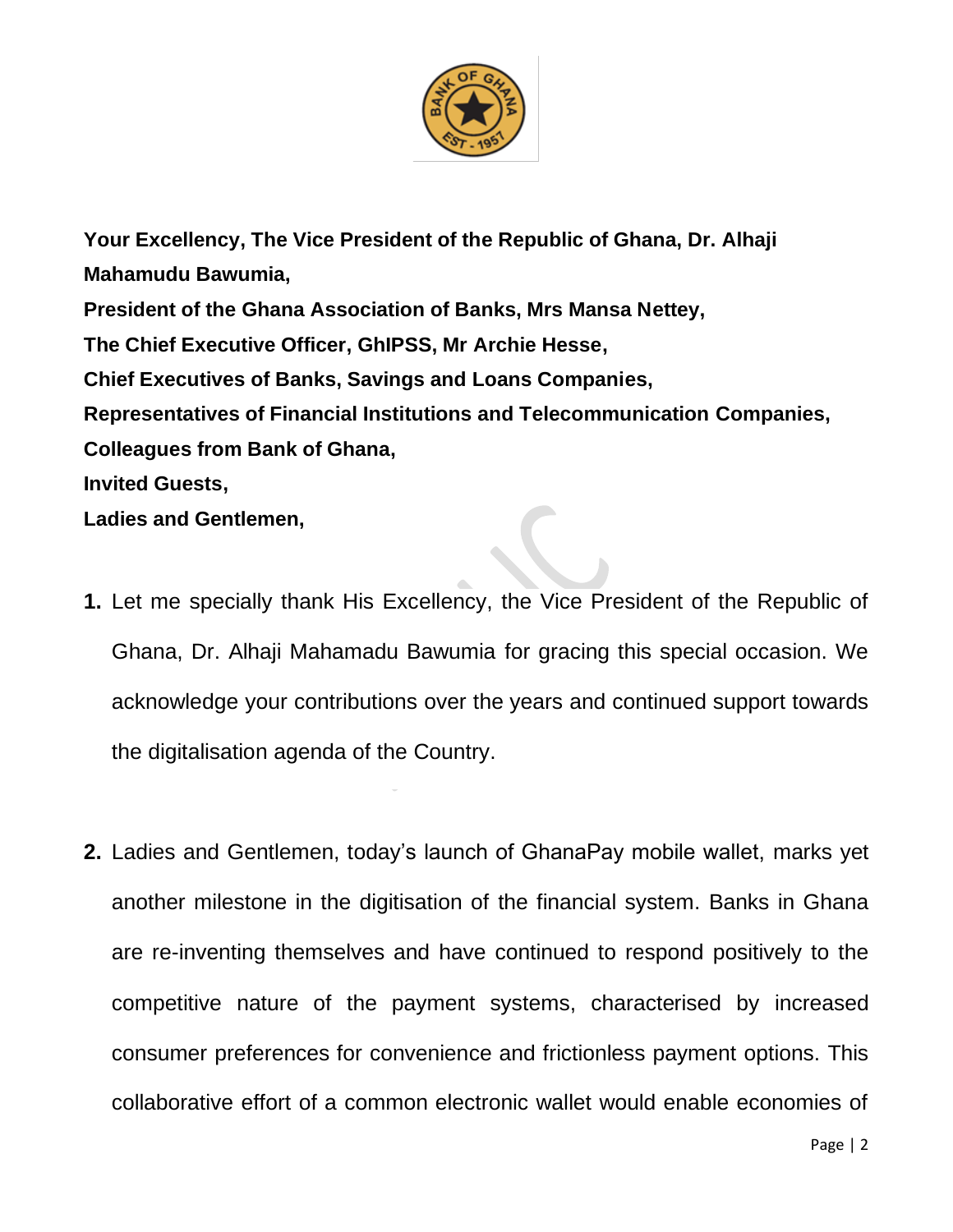

scale through pooling of resources. By establishing this common GhanaPay mobile wallet, the cost of testing any new technology for each bank is reduced and allows new ways of doing business. Indeed, this is an exciting development for Ghana's payment systems landscape and demonstrates how collaboration with the banking sector can proffer solutions for the transformation and deepening of the payments ecosystem.

- **3.** The banking sector demonstrated its resilience with the ability to offer critical support to businesses and households during this pandemic. The sector's push for electronic payments, especially during the critical lockdown times, enabled businesses and the public to make and receive payment using digital wallet. We also witnessed the banks' support to borrowers including moratoria, while ensuring that depositors funds were not compromised. These interventions were underpinned by past reforms to strengthen and retool the banking sector, alongside enhanced compliance, and regulatory standards.
- **4.** Ladies and Gentlemen, Ghana's progress in migrating to electronic payments has been laudable. In less than a decade, GhIPSS Instant Pay transactions valued at GH¢420,000 in 2016 surged exponentially to GH¢31.4 billion in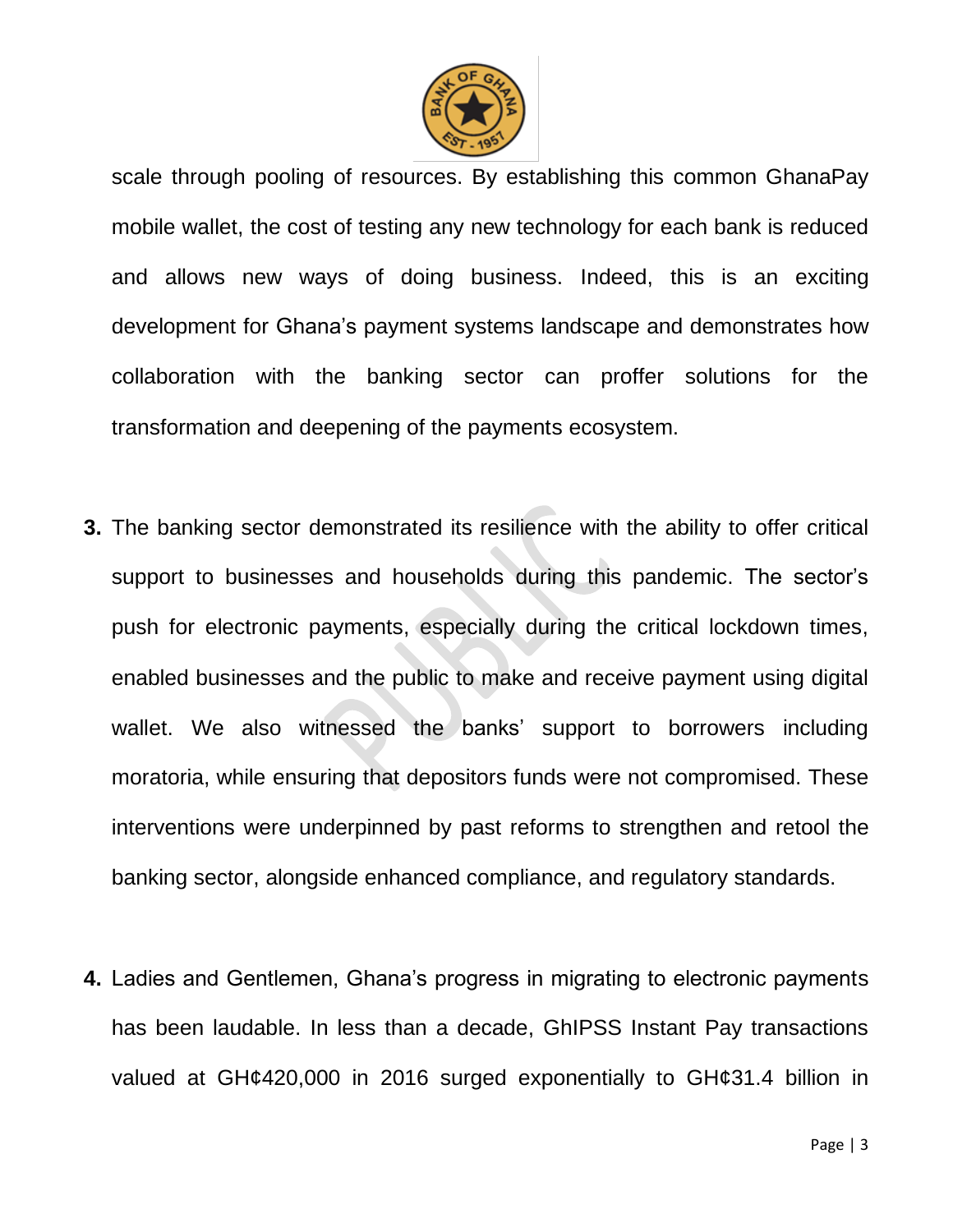

2021. In tandem, both the value of mobile money transactions and registered mobile money agents also increased thirteen and four folds, respectively in 2021. Another key development was that Ghana's cash usage measured by Currency in Circulation as a ratio of Gross Domestic Product (GDP) declined from 6.8 percent in 2016 to 4.7 percent in 2021. In addition, Ghana's cheque usage per capita, which was 25.67 in 2016 declined to 18.9 in 2021.

**5.** The emergence of new business models in the banking sector, together with partnerships with financial technology (FinTechs) companies in offering of payment-related services, have also helped to bridge the financial inclusion gap. Beyond the opportunity to compete directly on product offerings and quality of services, the bank-FinTech collaboration would help in the realisation of common objectives and enable participants achieve economies of scale in the expansion of the payment networks, as well as reach critical mass of financial inclusiveness in the country. This collaboration is commendable and should therefore be sustained since payments represent an indispensable activity for businesses and individuals. Improving efficiency in financial transactions through electronic payments would not only increase productivity, but also minimise costs. Beyond this, and at the macro level,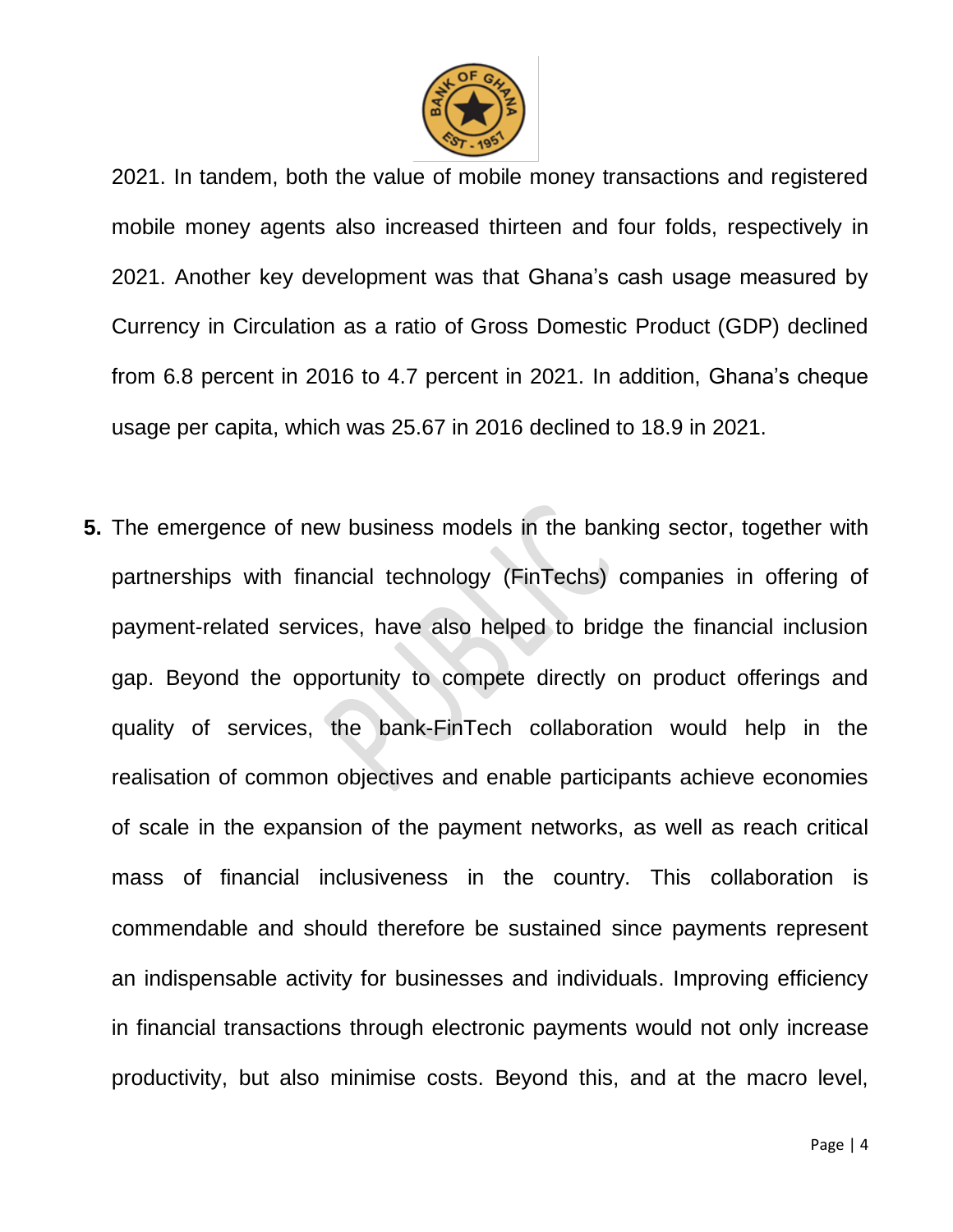

migration to electronic payments also has the potential to improve Ghana's competitiveness and efficiency in cross-border transactions. The benefits from a successful migration to electronic payments in terms of efficiency, gains, and cost savings, are enormous and should be encouraged.

- **6.** Today's launch of GhanaPay is one of such innovations in the financial sector that seeks to address some of the challenges associated with the current bank centric models by providing an open application that leverages on network infrastructure of the entire banking industry. With GhanaPay, merchants do not necessarily need to maintain banking relationships with several banks to receive bill payments from other bank customers. In addition, customers only need to maintain an account with a bank to make bill payments to the entire network of customers and merchants registered with GhanaPay. GhanaPay, therefore, facilitates resource pooling from the entire banking industry and reduces duplication. It is expected that the industry will be guided by this innovation and continue to retool and respond to the changing environment.
- **7.** Beyond the tremendous success at making payments convenient and accessible to consumers, cash payments and cheques usage remain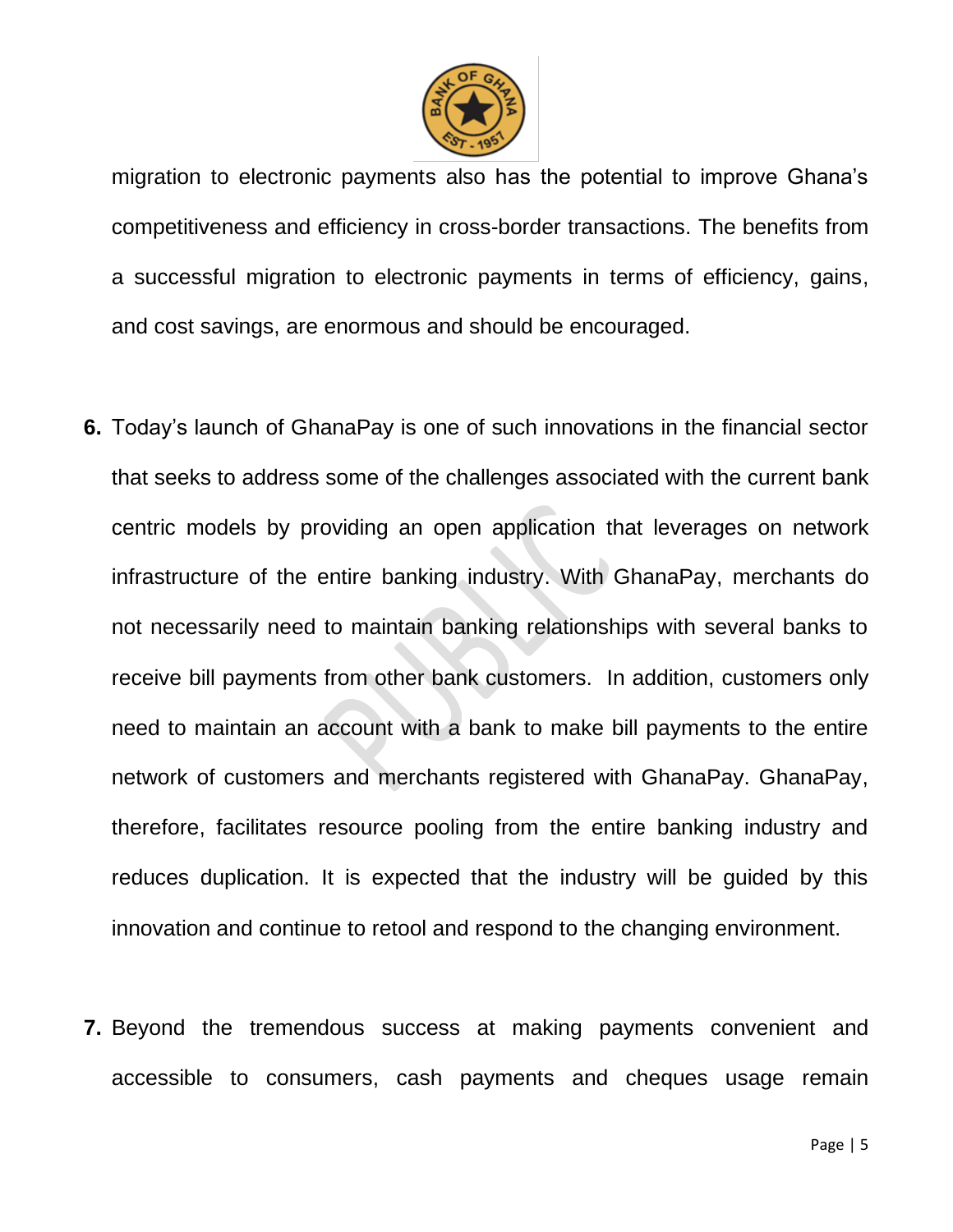

prevalent, while electronic payment adoption is uneven across regions and segments of the population. In this regard, there exists opportunities for more inclusive and broad-based adoption of electronic payment. With the introduction of GhanaPay, the banking sector can address this market gap through continuous collaboration to expand merchant acceptance with greater focus on lower tier merchants. There is no doubt that the appropriate support for the payment systems value chain and public education, infrastructure light solutions such as the GhanaPay, can boost electronic payment acceptance.

- **8.** The introduction of the GhanaPay is laudable, but there is still more room for expansion and banks must step up efforts to digitise the value chain for both merchants and users through digitisation of payments to distributors, wholesalers, and retail outlets.
- **9.** Another important consideration is to enhance public confidence in the electronic payment systems to boost inclusive finance. Payments data provides deep insight in the consumer and merchant behaviour. Bank's have an enormous responsibility to ensure that data is not unsecured or mishandled. Data security, integrity and privacy form the basis of trust which is crucial for functioning of financial system.